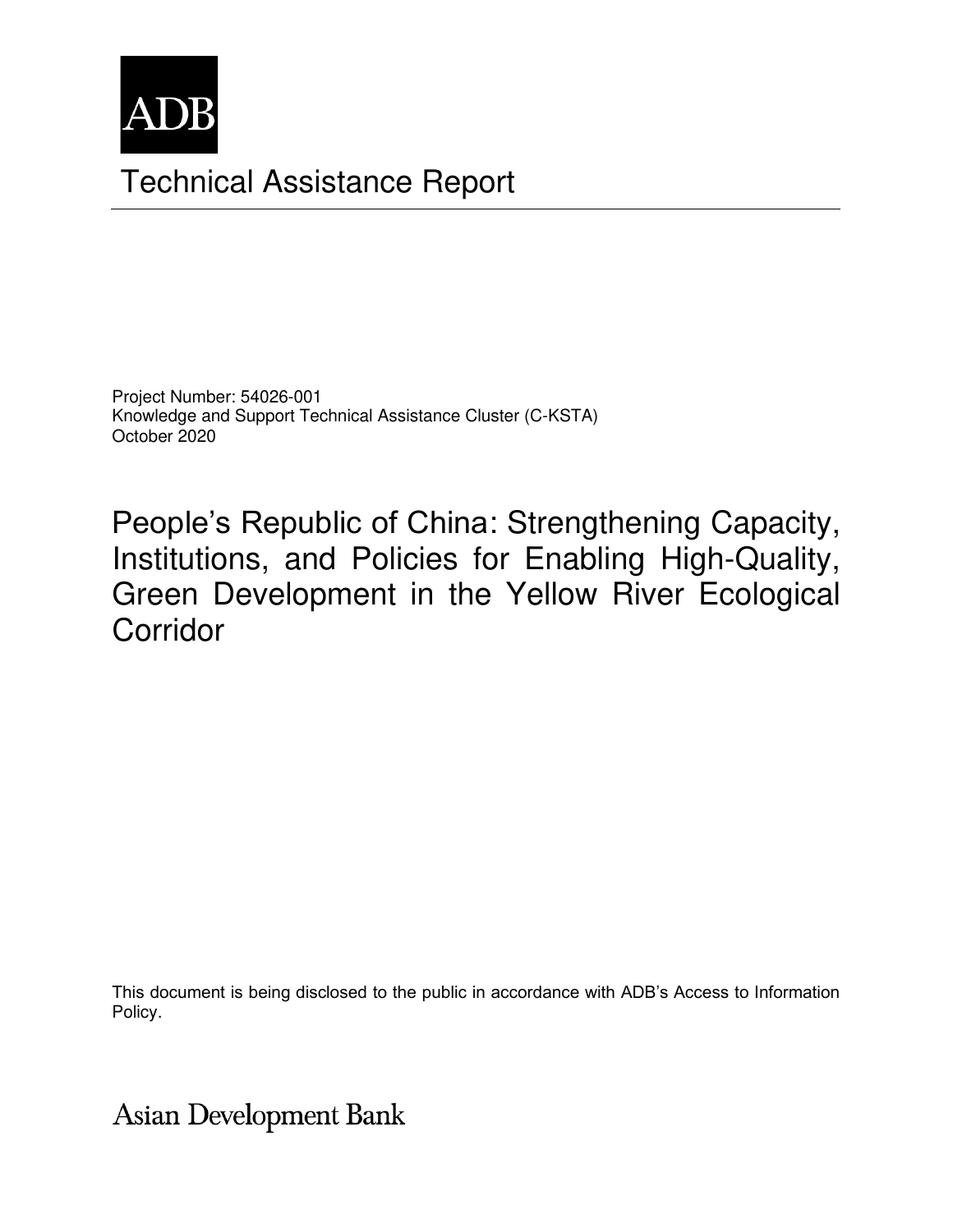## **CURRENCY EQUIVALENTS**

(as of 30 September 2020)

| Currency unit | -   | yuan (CNY) |
|---------------|-----|------------|
| CNY1.00       | $=$ | \$0.1467   |
| \$1.00        | $=$ | CNY6.8160  |

#### **ABBREVIATIONS**

| Asian Development Bank                  |
|-----------------------------------------|
| East Asia Department                    |
| People's Republic of China              |
| technical assistance                    |
| Yangtze River Economic Belt             |
| <b>Yellow River Ecological Corridor</b> |
|                                         |

#### **NOTE**

In this report, "\$" refers to United States dollars.

| <b>Vice-President</b><br><b>Director General</b><br><b>Director</b> | Ahmed M. Saeed, Operations 2<br>James P. Lynch, East Asia Department (EARD)<br>Qingfeng Zhang, Environment, Natural Resources, and Agriculture<br>Division (EAER), EARD                                                                                                                                                                                                                                                    |
|---------------------------------------------------------------------|----------------------------------------------------------------------------------------------------------------------------------------------------------------------------------------------------------------------------------------------------------------------------------------------------------------------------------------------------------------------------------------------------------------------------|
| <b>Team leaders</b>                                                 | Suzanne K. Robertson, Principal Natural Resources and Agriculture<br>Specialist, EAER, EARD                                                                                                                                                                                                                                                                                                                                |
| <b>Team members</b>                                                 | Silvia Cardascia, Young Professional, EAER, EARD<br>Xueliang Cai, Water Resources Specialist, EAER, EARD<br>Mingyuan Fan, Principal Water Resources Specialist, EAER, EARD<br>Dongmei Guo, Environment Specialist, EAER, EARD<br>Rabindra Osti, Senior Water Resources Specialist, EAER, EARD<br>Noreen Joy Ruanes, Senior Operations Assistant, EAER, EARD<br>Au Shion Yee, Senior Water Resources Specialist, EAER, EARD |

In preparing any country program or strategy, financing any project, or by making any designation of or reference to a particular territory or geographic area in this document, the Asian Development Bank does not intend to make any judgments as to the legal or other status of any territory or area.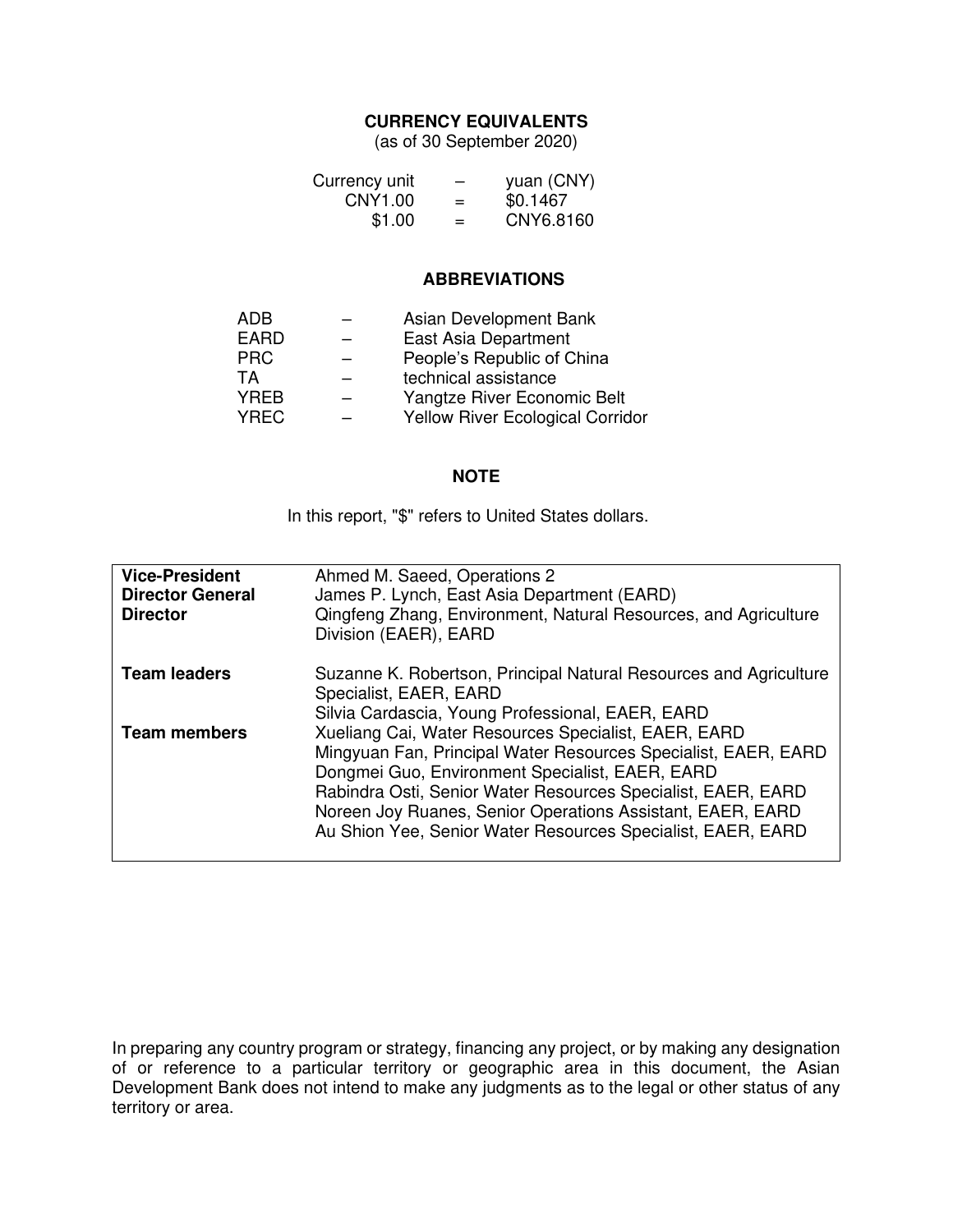# **CONTENTS**

|     |                                                                                                            | Page           |
|-----|------------------------------------------------------------------------------------------------------------|----------------|
|     | KNOWLEDGE AND SUPPORT TECHNICAL ASSISTANCE AT A GLANCE                                                     |                |
| I.  | <b>INTRODUCTION</b>                                                                                        |                |
| Ш.  | <b>ISSUES</b>                                                                                              |                |
| Ш.  | <b>JUSTIFICATION FOR CLUSTER MODALITY</b>                                                                  | $\overline{4}$ |
| IV. | THE TECHNICAL ASSISTANCE CLUSTER                                                                           | $\overline{4}$ |
|     | Impact, Outcome, and Outputs<br>Α.<br>В.<br>Cost and Financing<br>C.<br><b>Implementation Arrangements</b> | 4<br>5<br>6    |
| V.  | THE PRESIDENT'S DECISION                                                                                   | 7              |
|     | <b>APPENDIXES</b>                                                                                          |                |
| 1.  | Design and Monitoring Framework                                                                            | 8              |
| 2.  | <b>Subproject Descriptions</b>                                                                             | 10             |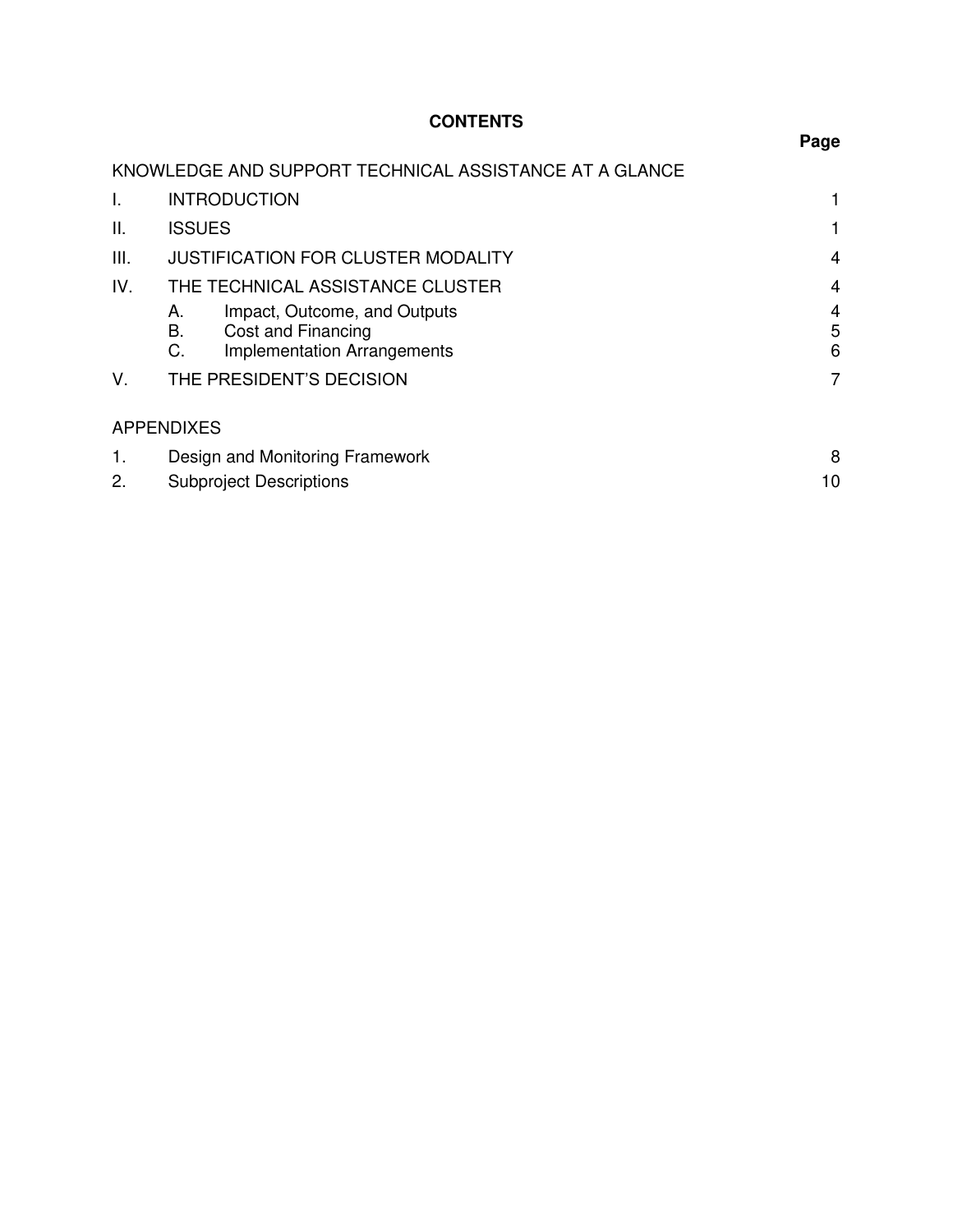## **KNOWLEDGE AND SUPPORT TECHNICAL ASSISTANCE AT A GLANCE**

| 1. | <b>Basic Data</b>                                          |                                                                                                                |                          |                                        | Project Number: 54026-001                            |      |
|----|------------------------------------------------------------|----------------------------------------------------------------------------------------------------------------|--------------------------|----------------------------------------|------------------------------------------------------|------|
|    | <b>Project Name</b>                                        | Strengthening Capacity, Institutions,                                                                          |                          | <b>Department/Division</b>             | EARD/EAER                                            |      |
|    |                                                            | and Policies for Enabling High-Quality,<br>Green Development in the Yellow<br><b>River Ecological Corridor</b> |                          |                                        |                                                      |      |
|    | <b>Nature of Activity</b><br><b>Modality</b>               | Capacity Development, Policy Advice,<br>Research and Development<br>Cluster                                    | <b>Executing Agency</b>  |                                        | National Development and<br><b>Reform Commission</b> |      |
|    |                                                            |                                                                                                                |                          |                                        |                                                      |      |
|    | <b>Country</b>                                             | China, People's Republic of                                                                                    |                          |                                        |                                                      |      |
| 2. | <b>Sector</b>                                              | Subsector(s)                                                                                                   |                          |                                        | <b>ADB Financing (\$ million)</b>                    |      |
| ✔  | Agriculture, natural<br>resources and rural<br>development | Agricultural policy, institutional and capacity development                                                    |                          |                                        |                                                      | 0.64 |
|    |                                                            | Agricultural production                                                                                        |                          |                                        |                                                      | 0.42 |
|    |                                                            | Land-based natural resources management                                                                        |                          |                                        |                                                      | 0.44 |
|    |                                                            | Water-based natural resources management                                                                       |                          |                                        |                                                      | 0.44 |
|    |                                                            |                                                                                                                |                          |                                        | <b>Total</b>                                         | 1.94 |
|    | 3. Operational Priorities                                  |                                                                                                                |                          | <b>Climate Change Information</b>      |                                                      |      |
| ✔  |                                                            | Addressing remaining poverty and reducing inequalities                                                         |                          | GHG Reductions (tons per annum)        |                                                      | 0    |
| ✔  | Accelerating progress in gender equality                   |                                                                                                                |                          | Climate Change impact on the Project   |                                                      | Low  |
| ✔  |                                                            | Tackling climate change, building climate and disaster                                                         | <b>ADB Financing</b>     |                                        |                                                      |      |
|    |                                                            | resilience, and enhancing environmental sustainability                                                         | Adaptation (\$ million)  |                                        |                                                      | 0.00 |
| ✔  |                                                            | Promoting rural development and food security<br>Mitigation (\$ million)<br>0.00                               |                          |                                        |                                                      |      |
| ✔  |                                                            | Strengthening governance and institutional capacity                                                            |                          |                                        |                                                      |      |
|    |                                                            |                                                                                                                | Cofinancing              |                                        |                                                      |      |
|    |                                                            |                                                                                                                | Adaptation (\$ million)  |                                        |                                                      | 0.00 |
|    |                                                            |                                                                                                                | Mitigation (\$ million)  |                                        |                                                      | 0.00 |
|    | <b>Sustainable Development Goals</b>                       |                                                                                                                |                          | <b>Gender Equity and Mainstreaming</b> |                                                      |      |
|    | SDG 2.4<br>SDG 6.5                                         |                                                                                                                |                          | Some gender elements (SGE)             |                                                      |      |
|    | SDG 12.2                                                   |                                                                                                                | <b>Poverty Targeting</b> |                                        |                                                      |      |
|    | SDG 15.3                                                   |                                                                                                                |                          | General Intervention on Poverty        |                                                      |      |
|    | SDG 16.6                                                   |                                                                                                                |                          |                                        |                                                      |      |
| 4. | <b>Risk Categorization</b>                                 | Complex                                                                                                        |                          |                                        |                                                      |      |
| 5. | <b>Safeguard Categorization</b>                            | Safeguard Policy Statement does not apply                                                                      |                          |                                        |                                                      |      |
|    | 6. Financing                                               |                                                                                                                |                          |                                        |                                                      |      |
|    | <b>Modality and Sources</b>                                |                                                                                                                |                          |                                        | Amount (\$ million)                                  |      |
|    | <b>ADB</b>                                                 |                                                                                                                |                          |                                        |                                                      | 1.93 |
|    | Special Fund                                               | Knowledge and Support technical assistance: Technical Assistance                                               |                          |                                        |                                                      | 1.93 |
|    | Cofinancing                                                |                                                                                                                |                          |                                        |                                                      | 0.00 |
|    | None                                                       |                                                                                                                |                          |                                        |                                                      | 0.00 |
|    | <b>Counterpart</b>                                         |                                                                                                                |                          |                                        |                                                      | 0.00 |
|    | None                                                       |                                                                                                                |                          |                                        |                                                      | 0.00 |
|    | <b>Total</b>                                               |                                                                                                                |                          |                                        |                                                      | 1.93 |
|    |                                                            |                                                                                                                |                          |                                        |                                                      |      |
|    | <b>Currency of ADB Financing: US Dollar</b>                |                                                                                                                |                          |                                        |                                                      |      |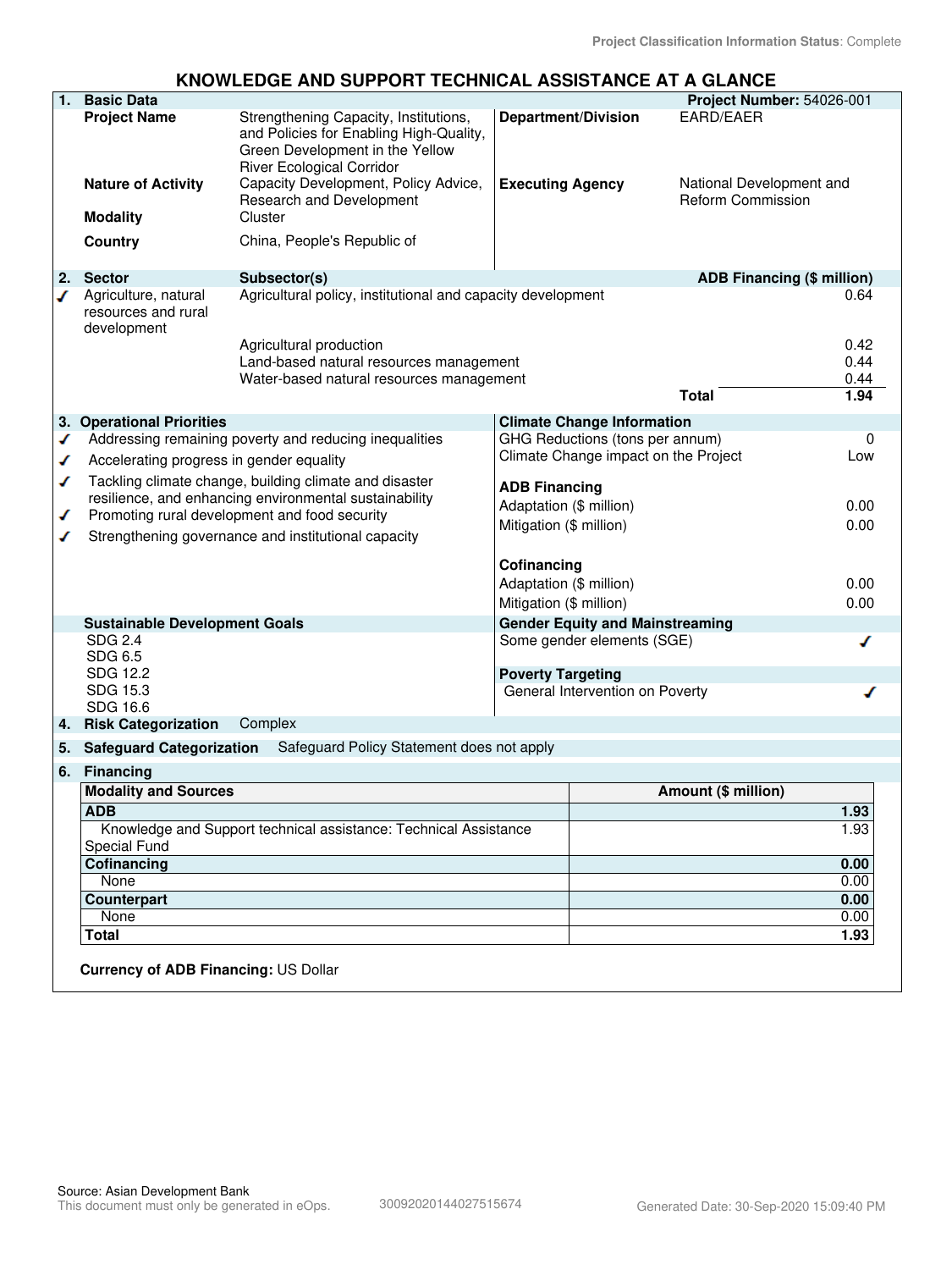## **I. INTRODUCTION**

1. The knowledge and support technical assistance (TA) cluster will support the achievement of resilient ecological protection and high-quality development goals in the Yellow River basin in the People's Republic of China (PRC). The TA cluster will design and implement approaches to support natural, human, social, and physical capitals required to enable high-quality, green development and ecological protection via (i) informing strategic institutional, policy and governance reforms on key development issues; (ii) demonstrating innovative technologies and integrated nature-positive solutions; and (iii) promoting knowledge sharing and strategic partnerships for multi-stakeholder and private sector engagement.

2. The TA cluster subprojects were developed on the request of the Government of the PRC. The TA cluster is aligned with the Asian Development Bank's (ADB) Strategy 2030's operational priorities<sup>1</sup> and the strategic operational focus of ADB's assistance to the PRC towards environmental protection, inclusive and sustainable growth with knowledge at the center of its operations.<sup>2</sup>

#### **II. ISSUES**

3. **Yellow River supports multipurpose development in a fragile human-nature system.** Granting its name from the "loess" fine-grained sediments coloring its waters, the Yellow River runs for 5,464 kilometers, from its source in Bayan Har mountains on the Tibetan Plateau to the Bohai sea. It is the second largest river in the PRC, after the Yangtze, and the sixth longest river in the world. The river covers a basin area of 752,400 square kilometers, crosses nine provinces, is home to around 150 million people.<sup>3</sup> Agriculture output contributes to feeding about 12% of the PRC's population, irrigates about 15% of arable land, accounts for 8% of national gross domestic product,<sup>4</sup> and supplies water to 66 prefectural-level cities and 340 counties. The river is an important ecological corridor and arterial connection among the Qinghai-Tibet plateau, the Loess plateau, and the Northern Plain, playing an irreplaceable role for national ecological, water, and food security. Considered one of the most hydrologically complex rivers in the world, its waters carry and deposit about 1.6 billion tons of sediments on the riverbed yearly. This generates the phenomenon of the "hanging river," with the bed reaching 10 meters above the adjacent plain in the downstream valley. Accounting for only 2% of the country's water resources, the region is severely water scarce and faces extreme climatic conditions, causing destructive droughts and floods.<sup>5</sup> In the past 30 years, the total water resources have reduced by 13.4% (footnote 4). With permafrost ice in the Hindu Kush Himalayas region rapidly melting due to global warming,<sup>6</sup> the Yellow River's long-term freshwater availability, vital for drinking water and socio-economic development in the basin,<sup>7</sup> is highly under threat. The increase in frequency and intensity of devastating floods, destroying land and livelihoods, is an immediate and visible consequence of climate change impacts in the short-term. Water stress and scarcity have been further

<sup>1</sup> ADB. 2018. *Strategy 2030: Achieving a Prosperous, Inclusive, Resilient, and Sustainable Asia and the Pacific*. Manila.

<sup>2</sup> ADB. 2016. *Country Partnership Strategy: People's Republic of China, 2016–2020—Transforming Partnership: People's Republic of China and Asian Development Bank.* Manila.

<sup>3</sup> China Water Risk. 2020. *[Greening the Yellow River for a Beautiful China.](https://www.chinawaterrisk.org/opinions/greening-the-yellow-river-for-a-beautiful-china/)*

<sup>4</sup> Yellow River Conservancy Commission (YRCC), Ministry of Water Resources, People's Republic of China. Unpublished.

<sup>5</sup> About 50 major floods have occurred during the last centuries, with 1,500 dike breaks and over 20 course changes. The 1997 drought recorded the largest number of zero-flow days (226 days). Wang et al. 2019, Yellow River Water Rebalanced by Human Regulation[. https://www.nature.com/articles/s41598-019-46063-5.](https://www.nature.com/articles/s41598-019-46063-5)

 $^6\,$  The Hindu Kush Himalayas (HKH) region (the planet's "third pole") is the "water tower of Asia", source of 10 of the world's largest rivers, including the Ganges, Brahmaputra, Yellow, Mekong and Indus. Since the 1970s, about 15% of the ice in the HKH region has disappeared as temperature have risen. Intergovernmental Panel on Climate Change Special Report 2019 [https://www.ipcc.ch/srocc/.](https://www.ipcc.ch/srocc/)

 $^7\,$  Nearly 40% of the Yellow River's flow generates from the Tibetan Plateau, home to the vast HKH ice sheet.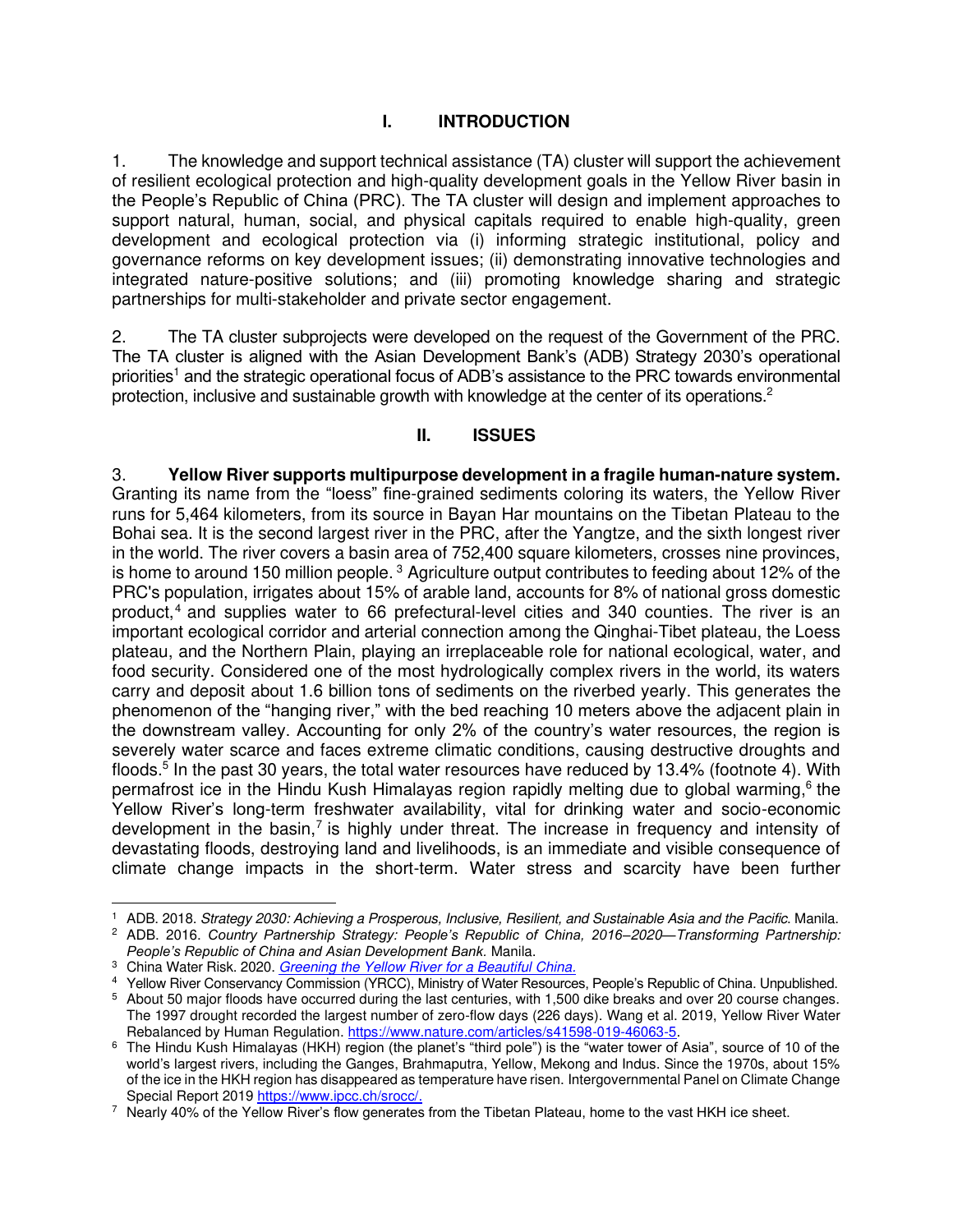exacerbated due to extensive human development and associated land cover change and extreme soil erosion. Agriculture accounts for about 69.6% of total withdrawal and is the largest consumer of water in the basin. Water resources are further strained due to pollution from agricultural runoff, township and village enterprises, and rural and industrial wastewater discharged into the water streams. In terms of ecological security, more than three-fourths of the total basin area is defined as ecologically fragile. $8$ 

4. The Yellow River basin is an important economic hub for the PRC, but it has been facing ever increasing constraints to maintain its current economic function as well as striving to meet its sustainable development potential. Balancing economy, ecology, and community in the Yellow River basin is becoming more challenging which is often further compounded by climate change. The complex and integrated relationship between ecosystems, natural resources, climate change, biodiversity, and human interaction is fragile, and imbalance can result in extreme situations such as the coronavirus disease pandemic. Balanced health of people, animals, and environment are important and crucial precursor for sustainable development. Investing in and promoting high productivity of natural, human, social, and physical capitals, as the building blocks for sustainable development, are crucial to enabling high-quality growth and ecological protection.

5. **Water underpins social and economic development.** Achieving water security, through balancing the resource as a human basic need and a socio-economic good, is the entry point for high-quality, green development and equitable growth across the basin and within the PRC. Despite progresses made in the last 20 years,<sup>9</sup> complex development issues remain unaddressed and have contributed to ongoing severe pressures on the basin's ecology, including pollution and overexploitation of ecosystem services; inadequate provision of clean water supply and sanitation services posing the most vulnerable groups (i.e., urban poor, women, and elders) at risk of contracting water-borne diseases; and widening of rural-urban disparity in the less developed provinces. The underpinning causes can be grouped into three macro areas: (i) lack of strategic basin-wide scale planning, policy incoherence, poor coordination mechanisms across institutions and regions, compounded by lack of economic and financial incentives; (ii) untapped potential for innovation, skills development, and integrated approaches for sustainable and inclusive ruralurban development; and (iii) inadequate "knowledge spillover" of national, regional, and international best practices.

6. **Government strategy.** Recognizing these development challenges, the government has promoted its vision of "ecological civilization"<sup>10</sup> to reinforce the symbiosis between economic development and environmental protection. Ongoing national programs such as the Yangtze River Economic Belt (YREB) Development Plan, Rural Vitalization Strategy, and the upcoming 14th Five-Year Plan (2021–2025) are the main pillars to keep shaping the PRC's objective for ecological civilization and overall green transformation. This form of green transformation has a stronger focus on high-quality development, people's broader well-being, innovation, urban-rural development cooperation, improved natural resources management and policy reforms for balancing environmental protection and economic growth. Yet, river basin management remains a development challenge due to the inherent complexity and need for integrated approaches that are multisectoral and inclusive. While the Yellow River basin has been earmarked as a

<sup>&</sup>lt;sup>8</sup> YRCC, Ministry of Water Resources, PRC. Unpublished.

 $^9$  The central government formulated and adopted a wide array of policy reforms and structural solutions, ranging from hardinfrastructure development for flood management and storage, to water pollution control, allocation, and price reforms. Compared to 2015, water quality in 2018 has improved by 5.2% and the proportion of level V (the worst water quality in the scale) water areas have decreased by 0.5% to 12.4%. The areas of forests and wetlands have also enlarged.

<sup>10</sup> A. Hanson. 2019. Ecological Civilization in the People's Republic of China: Values, Action, and Future Needs. *ADB East Asia Working Paper Series.* No. 21. Manila: Asian Development Bank.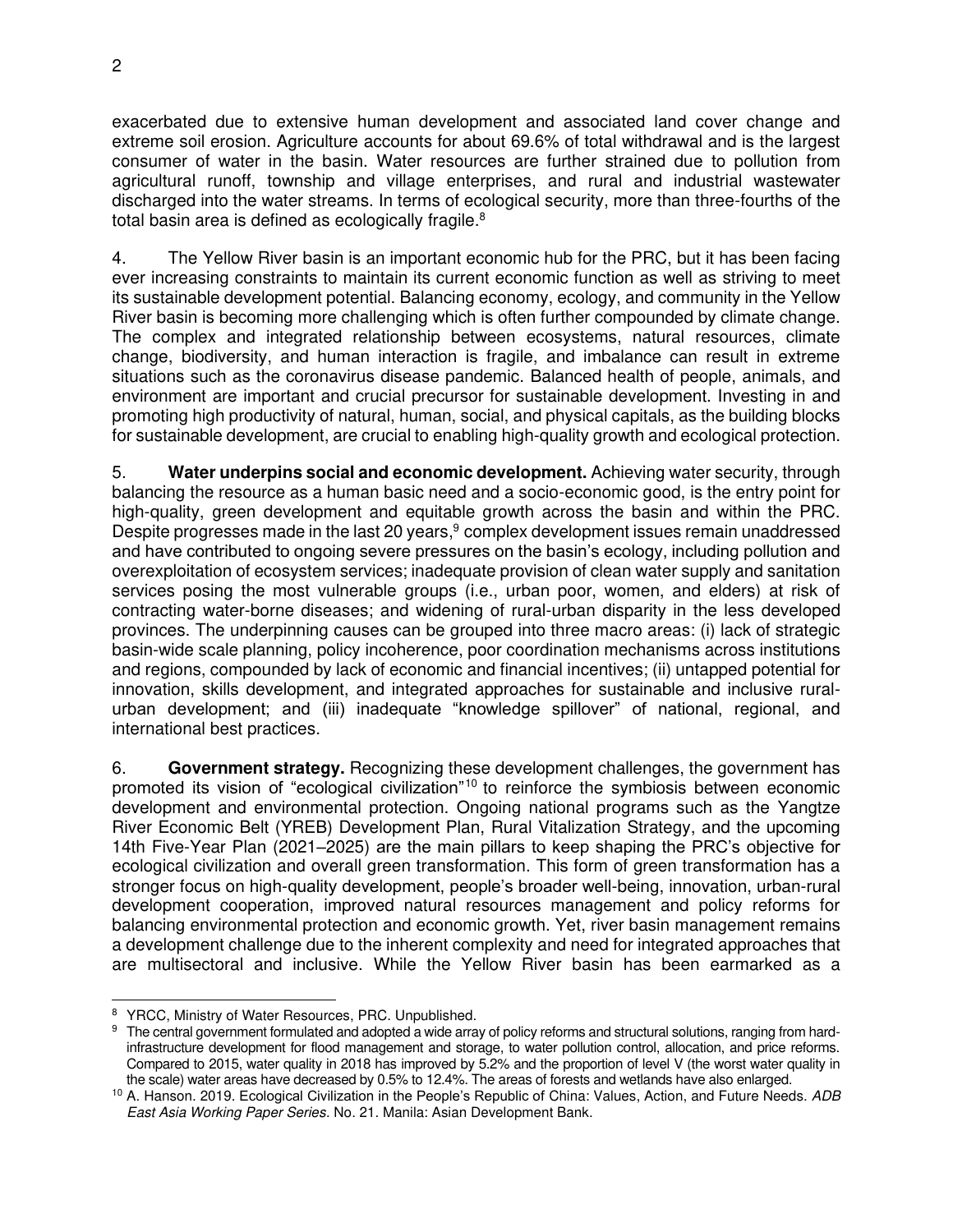strategically important core region for supporting long-term sustained green development in the  $PRC<sub>11</sub>$  the health of the river and its ecosystem need prompt action to enable the desired highquality, green development in the PRC.

7. **Learning from the YREB programmatic approach and rural vitalization.** Building on over \$10 billion investment demonstration projects in the YREB during 2000–2015, ADB has historically played a catalytic role in the Yangtze River. In order to maximize its limited resources and institutional advantages, ADB set up the YREB programmatic approach (phase one 2017– 2020) to support the PRC's YREB Plan with cross-sector and knowledge-driven integrated projects.<sup>12</sup> The fundamental innovation of this approach is its geographic concept of "corridor" encompassing economic, social, and ecological multidimensional linkages. This is a step beyond traditional watershed management towards a more holistic protection of regional public goods. This approach was expanded to support the rural vitalization strategy<sup>13</sup> and is ongoing both in the YREB and other regions.<sup>14</sup> The core principles of these interventions provide highly relevant lessons for addressing the Yellow River basin's complex development challenges. These include the adoption of a whole-of-ecosystem approach by planning across the basin; multi-stakeholder engagement to carefully identify and address impacts on communities and livelihoods; and the design of institutional frameworks to incentivize long-term financial sustainability for ecocompensation programs and facilitate creation of an enabling environment to achieve the desired social, economic, and environmental outcomes across the basin.<sup>15</sup>

8. Building on these lessons learnt,<sup>16</sup> ADB is proposing a new programmatic approach to support the PRC to address the development challenges in the Yellow River basin.<sup>17</sup> The Yellow River Ecological Corridor (YREC) program proposes to restore and enhance the basin's ecological security by addressing the conflicting and competing demands for natural capital from all users, agriculture, urban, and industry, to reduce the resulting degradation of ecosystems and overuse of natural resources for more transformative high-quality, green development. The YREC approach will target three priority areas for ADB support: (i) institutional strengthening with governance and policy reforms; (ii) demonstrating innovative technologies through new models and integrated solutions; and (iii) deriving experiences and lessons learned to promote knowledge sharing and strategic partnership, including private sector engagement to scale up and sustain successful actions. These priorities will promote a comprehensive whole-of-ecosystem approach and integrated river basin management. The YREC program will be applied across sectors and thematic areas through a One-ADB multi-department approach focusing interventions on (i) natural capital and agro-ecological development (namely, water security, natural resources

<sup>&</sup>lt;sup>11</sup> President Xi Jinping speech at the "Symposium on Ecological Protection and High-Quality Development in the Yellow River Basin" (September 2019), highlighted the focus on ecological protection, comprehensive management landscapes, water, forests, lakes, grasslands, and deserts to ensure the river's long-term stability and promote highquality development in the whole basin from mountains to sea.

 $12$  The YREB programmatic approach focused on four strategic priority areas: (i) Ecosystem restoration, environmental protection, and management of water resources; (ii) Green and inclusive industrial development; (iii) Integrated multimodal corridor; (iv) Institutional strengthening and policy reform. ADB invested an indicative budget of \$2 billion.

<sup>13</sup> ADB support to rural vitalization was formalized through a memorandum of understanding signed with the PRC government PRC (29 August 2018) and focuses on environmental and natural resource security, rural wastewater and solid waste management, sustainable and resilient modern agriculture, rural economy development, integrated ruralurban development, and rural social development. ADB with other development partners are investing about \$6 billion.

<sup>14</sup> ADB. 2019. *Preparing Environmental and Rural Development Projects*. Manila. and ADB. 2019. *Policy Research on Ecological Protection and Rural Vitalization for Supporting Green Development in the YREB*. Manila.

<sup>&</sup>lt;sup>15</sup> China Council for International Cooperation on Environment and Development (CCICED). Ecological Compensation and [Green Development Institutional Reform in the YREB, Research Report, Special Policy Study \(SPS\) Team.](https://cciced.eco/wp-content/uploads/2020/06/cciced-sps-2-2-yangtze.pdf)

<sup>16</sup> ADB. 2020. *[Enabling Positive Growth in the People's Republic of China's Yangtze River Economic Belt and Beyond](https://www.adb.org/results/enabling-nature-positive-growth-peoples-republic-chinas-yangtze-river-economic-belt), [Case Study.](https://www.adb.org/results/enabling-nature-positive-growth-peoples-republic-chinas-yangtze-river-economic-belt)* Manila.

<sup>17</sup> J. Lynch. 2020. *[Yellow River Can Lead the Way to Greener Recovery.](http://www.chinadaily.com.cn/a/202006/09/WS5eded036a310834817251a6e.html)* China Daily. 6 September.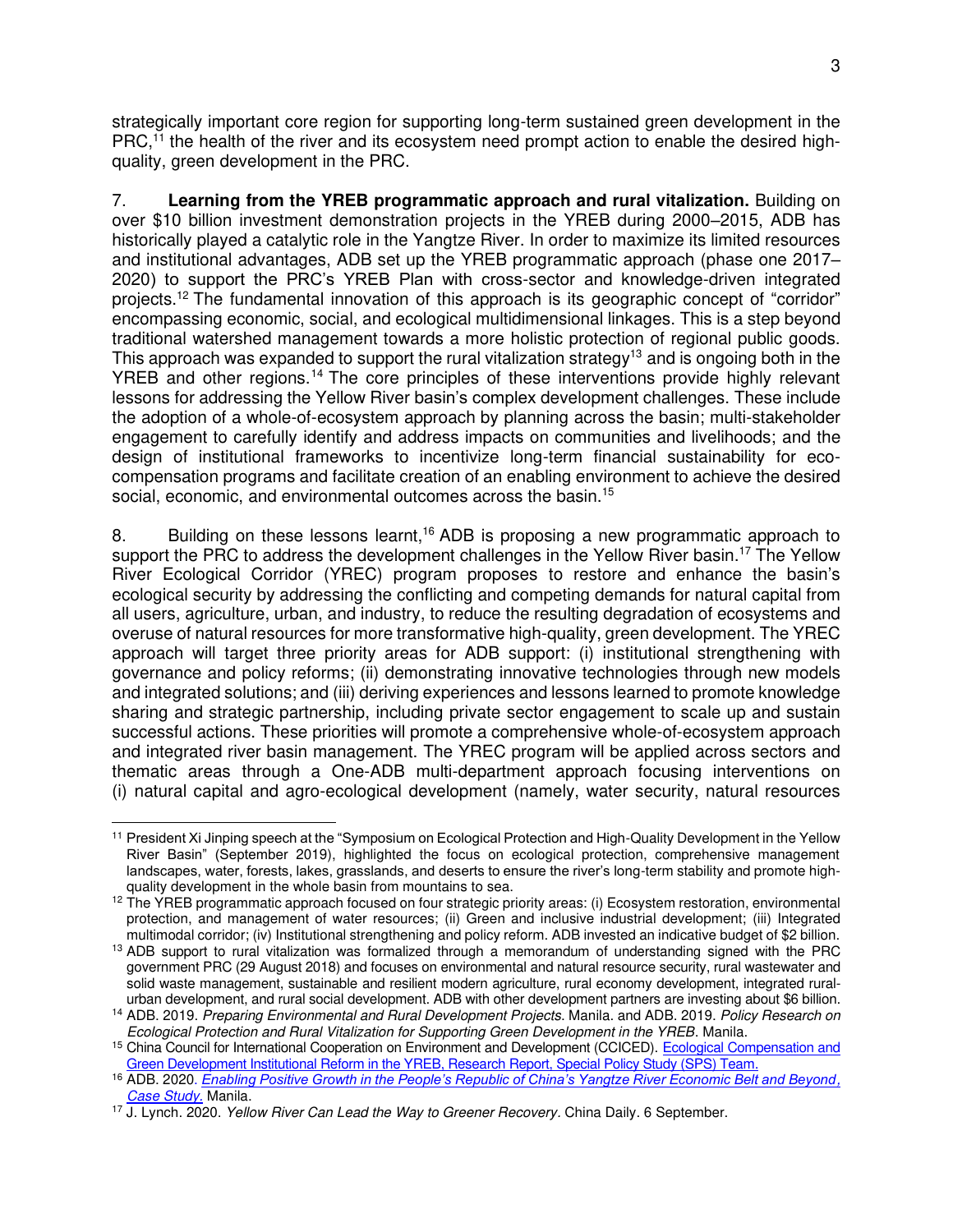management and biodiversity conservation; land-use management; sustainable and resilient modern agriculture; integrated rural-urban development and eco-tourism); (ii) urban development through resilient livable cities; (iii) emerging social issues, education, elderly care, health security and social protection; (iv) low-carbon high-technology infrastructure; (v) sustainable financing and finance sector reform; and (vi) private sector engagement and public sector reform. This TA's knowledge work will inform the upcoming YREC program, currently under design with broader interdepartmental engagement.

9. **ADB value addition in supporting strategic policy reforms, scaling innovation, and facilitating knowledge spillover.** This TA is the first to support the YREC program and is a flagship for PRC-ADB cooperation and partnership,<sup>18</sup> building on the lessons learnt from the broad-based ADB assistance in the YREB and rural vitalization (footnotes 12 and 13). Maximizing high-quality, green development and resilient ecological protection impacts in the Yellow River requires systems-thinking. Strengthening the institutional capacity, policy reforms and governance will facilitate coherence and better incentives to generate social, economic, and ecological co-benefits in the longer-term. Scaling innovation can improve system management and respond to client needs more efficiently while reaching the last mile. Integrated models promoting rural-urban linkages and zero-waste green initiatives is beneficial for the economy, the environment and people's well-being. Strategic partnerships and multi-stakeholder platforms have the potential to leverage private finance and promote nature-positive recovery approaches as a long-term response to the coronavirus disease pandemic. Knowledge services are paramount to inform high-quality investments and multi-sector approaches.

## **III. JUSTIFICATION FOR CLUSTER MODALITY**

10. The TA cluster modality is the most relevant and efficient and comprehensive way to deliver the proposed solutions with a holistic approach. This modality will provide the required technical assistance to meet the PRC-ADB's strategic and development priorities by maximizing impacts under a limited budget environment, with complementary support for future ADB investments. Also, the TA cluster will support strategic priority needs linked to ADB lending and non-lending programs and leverage additional co-financing resources from ADB and external trust funds, enabling greater knowledge sharing within and beyond the cluster's subprojects. Due to limited budget resources the first phase of the TA cluster will address the sector and thematic priorities for rural development and vitalization and ecosystem restoration, environmental protection, and integrated water resources management. Subproject descriptions are provided in Appendix 2. Additional subprojects may be added to the TA cluster when financing resources are available to support complementary interventions and enable policy and regulatory frameworks across multiple sectors and thematic areas to deliver development solutions aligned with the other YREC sector and thematic priorities.

# **IV. THE TECHNICAL ASSISTANCE CLUSTER**

# **A. Impact, Outcome, and Outputs**

11. The TA cluster is aligned with the following impact: resilient ecological protection and security in the Yellow River basin achieved.<sup>19</sup> The TA cluster will have the following outcome: high-quality, green development opportunities in the Yellow River basin increased.

<sup>18</sup> ADB. 2018. *A Partnership Transformed*: *Three Decades of Cooperation between the Asian Development Bank and the People's Republic of China in Support of Reform and Opening Up.* Manila.

<sup>&</sup>lt;sup>19</sup> The design and monitoring framework is in Appendix 1.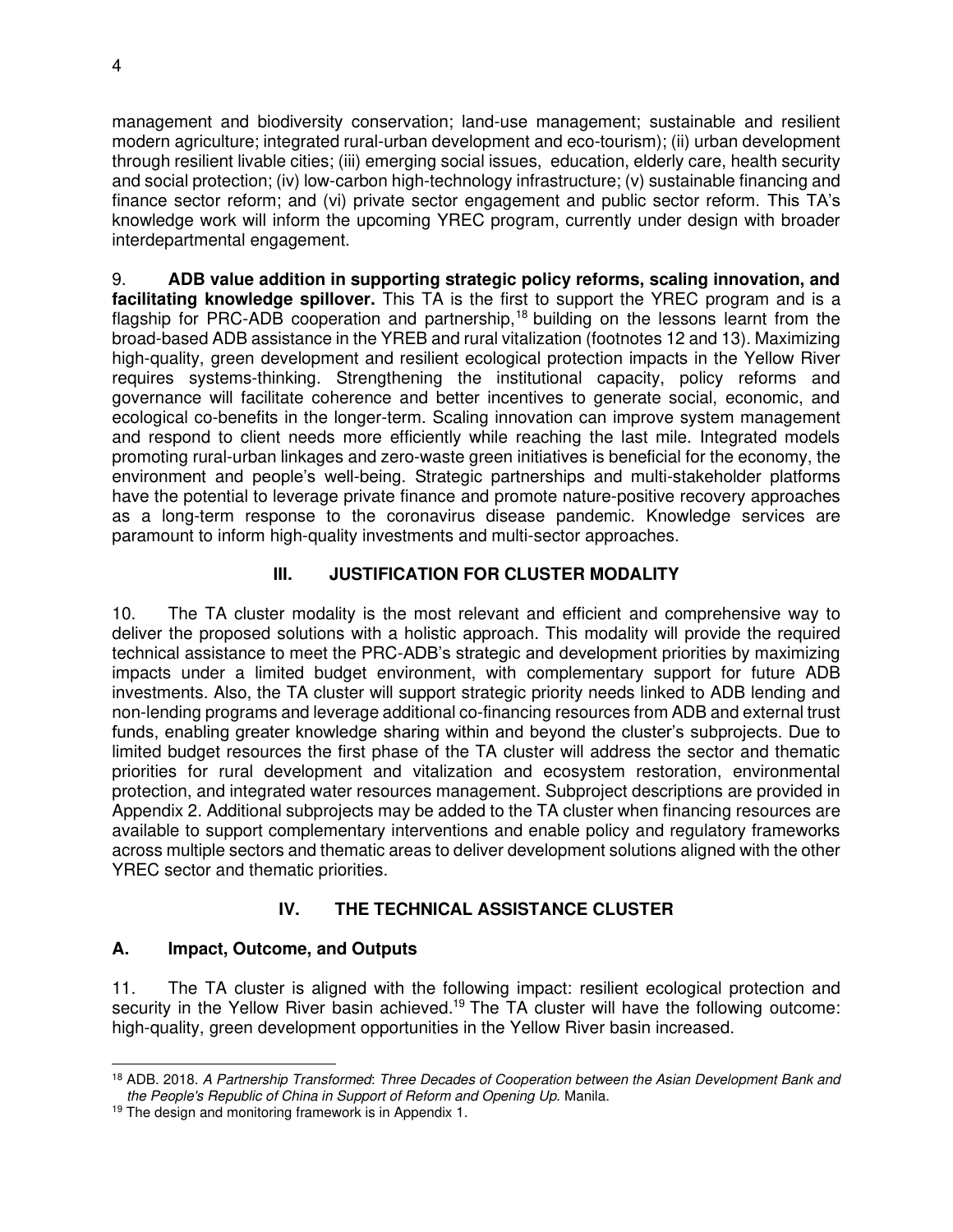12. **Output 1: Policy advice on strategic institutional, policy and governance reforms on key Yellow River development issues finalized.** Output 1 will support the development of an enabling environment by proposing improved policies, regulations, and incentive mechanisms. Institutional frameworks and strengthening for effective high-quality, green development, including environmental protection, finance, and social dimensions, in the Yellow river will be designed through subprojects.

13. **Output 2: Innovative technologies, approaches, and nature-positive solutions to address development constraints in the Yellow River basin proposed.** Output 2 will assess the feasibility of digital technology tools, including innovative modelling tools, system management platforms, and e-commerce, as well as new technology and approaches for sector development including waste, wastewater and sanitation management, pollution control, financial sector reform and social services. This output will prepare roadmaps to pilot and scale up relevant technologies, approaches, and solutions.

14. **Output 3: Knowledge sharing, strategic partnerships for multi-stakeholder and private sector engagement with nature-positive recovery approaches enhanced.** Output 3 will support preparation of high-quality knowledge products to advance policy dialogue and develop external partnerships including with private sector and civil society, such as policy briefs, case study reports, op-eds, and multimedia contents to share lessons learnt in the Asia-Pacific region and promote the PRC's best practices as a model to protect regional public goods. Strategic collaborations through regional<sup>20</sup> and international platforms<sup>21</sup> will be consolidated under the Natural Capital Lab (footnote 21), which will expand opportunities and serve as an important knowledge transfer hub for sharing of lessons from the TA Cluster and for innovations both to the subprojects and to the Asia Pacific region

15. Knowledge sharing will be coordinated within the subprojects and the TA cluster through the overarching YREC program, with the East Asia Regional Department (EARD) providing oversight and guidance to all knowledge activities. A One-ADB approach will be applied to build on ADB knowledge strengths through the Sustainable Development and Climate Change Department thematic and sector groups and the Department of Communications to enable cross regional department coordination and cooperation for wide scale dissemination to ADB's developing member countries.

# **B. Cost and Financing**

16. The TA cluster is estimated to cost \$2.18 million, of which \$1.93 million will be financed on a grant basis by ADB's Technical Assistance Special Fund (TASF-other sources). Detailed cost estimates and financing arrangements will be presented in each TA subproject proposal submitted for approval. During TA implementation additional financing resources will be identified for cofinancing and will be mobilized to support ongoing TA subproject activities or additional TA subprojects. Cofinancing will be sought to enhance knowledge dissemination and capacity building to further complement output 3 and contribute to regional knowledge sharing.<sup>22</sup>

<sup>20</sup> Regional Knowledge Sharing Initiative http://rksi.org/.

<sup>&</sup>lt;sup>21</sup> Through the establishment of a Natural Capital Lab as a regional digital platform for sharing knowledge and building partnerships in the Asia-Pacific region. Central Asia Regional Economic Cooperation and Greater Mekong Subregion are potential knowledge sharing targets to enhance exchanges on integrated river basin management to balance high-quality development and environmental protection. The platform is expected to be launched in May 2021 during the 15th conference of the parties (COP15) of the Conference on Biological Diversity (CBD).

<sup>&</sup>lt;sup>22</sup> The PRC Poverty Reduction and Regional Cooperation Fund (PRCF) was identified as a possible cofinancing source to establish the Natural Capital Lab.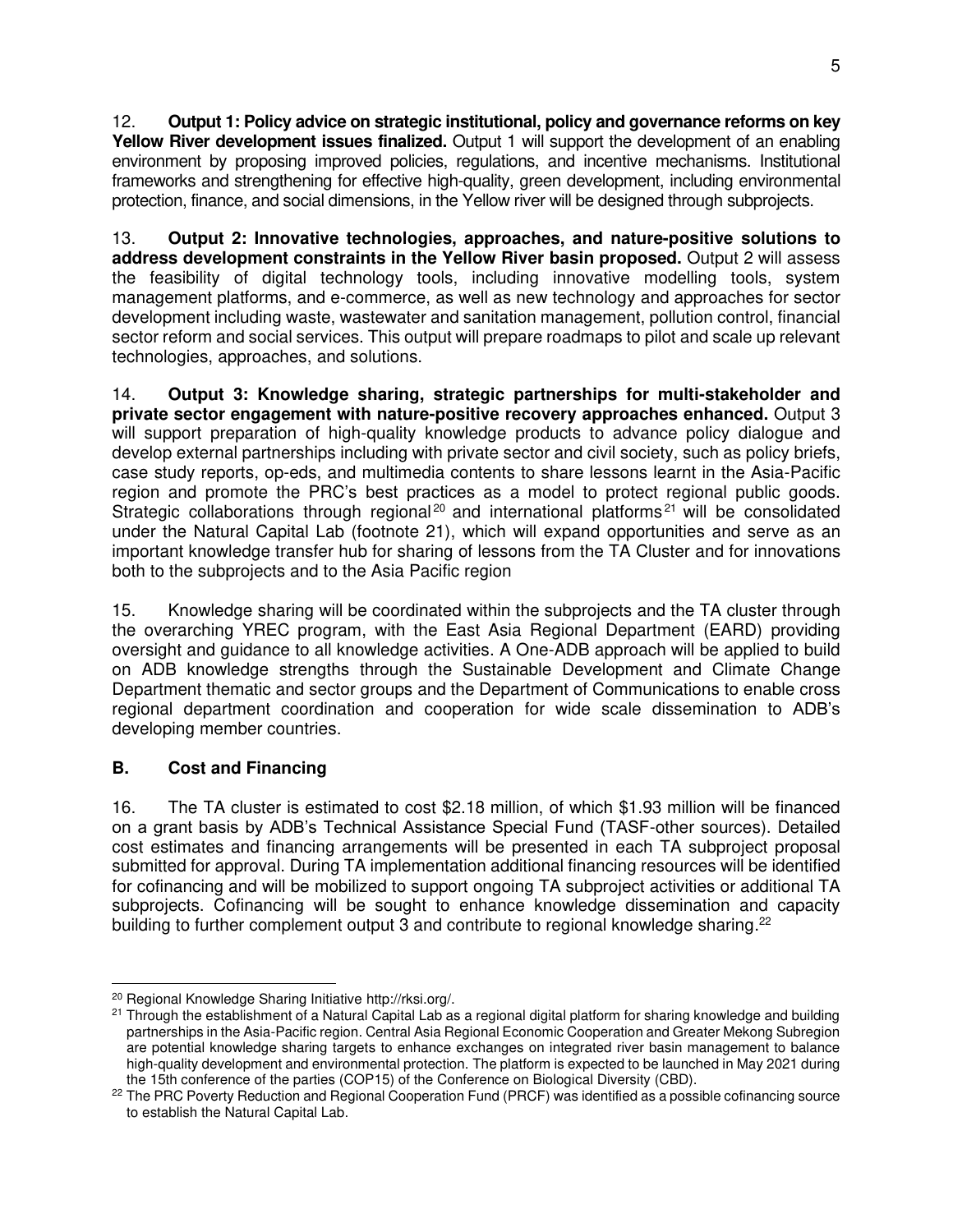17. For each TA subproject, the government will provide counterpart support in the form of remuneration and travel expenses of counterpart staff, domestic transportation, available relevant government data and studies for the TA consultants' use, office accommodation and facilities, including use of meeting rooms, administrative assistance, and other in-kind contributions.

## **C. Implementation Arrangements**

18. The Environment, Natural Resources, and Agriculture Division of ADB's EARD will administer, coordinate implementation and monitor TA measures to assess accomplishment towards TA objectives and enhance knowledge capture and dissemination for the TA cluster. The National Development and Reform Commission, the leading agency for strategic development in the PRC, will be the executing agency. It will play a leading role to support knowledge sharing and coordinate with ADB for alignment of ADB lending and non-lending assistance in the Yellow River. Each TA subproject proposal will be submitted for approval to the Director General, EARD, in accordance with the business process for knowledge and support TA cluster processing. Subproject activities will start only after approval.

| <b>Aspects</b>                                         |                                                                                                                                                                                                                                                                                                                                                                                                                                                                                                                                                                                                                                                                   | <u>rasio il impichionation Antangonionto for the recinitoal Accidentee Chastel</u><br><b>Arrangements</b>                              |            |
|--------------------------------------------------------|-------------------------------------------------------------------------------------------------------------------------------------------------------------------------------------------------------------------------------------------------------------------------------------------------------------------------------------------------------------------------------------------------------------------------------------------------------------------------------------------------------------------------------------------------------------------------------------------------------------------------------------------------------------------|----------------------------------------------------------------------------------------------------------------------------------------|------------|
| Indicative implementation<br>period for the TA cluster | November 2020-November 2023                                                                                                                                                                                                                                                                                                                                                                                                                                                                                                                                                                                                                                       |                                                                                                                                        |            |
| Executing agency                                       |                                                                                                                                                                                                                                                                                                                                                                                                                                                                                                                                                                                                                                                                   | National Development and Reform Commission                                                                                             |            |
| Implementing agencies                                  | Subproject 1: Yellow River Conservancy Commission, Ministry of Water<br>Resources<br>Subproject 2: Foreign Economic Cooperation Office, Ministry of Ecology and<br>Environment<br>Subproject 3: Foreign Economic Cooperation Center, Ministry of Agriculture<br>and Rural Affairs<br>Subproject 4: Department of Regional Revitalization, National Development<br>and Reform Commission<br>Subproject 5: Bureau of Forest and Grassland Department<br>Subproject 6: Qinghai Engineering Consulting Center, Qinghai Province<br>Subproject 7: Agriculture, Animal Husbandry, Water Conservancy Science<br>and Technology Bureau of Haiyan County, Qinghai Province |                                                                                                                                        |            |
| Consultants                                            | Package title                                                                                                                                                                                                                                                                                                                                                                                                                                                                                                                                                                                                                                                     | Selection method                                                                                                                       | Engaged by |
|                                                        | To be determined<br>by each subproject                                                                                                                                                                                                                                                                                                                                                                                                                                                                                                                                                                                                                            | <b>QCBS</b> or individual<br>consultant selection                                                                                      | <b>ADB</b> |
| <b>Disbursement</b>                                    |                                                                                                                                                                                                                                                                                                                                                                                                                                                                                                                                                                                                                                                                   | The TA resources will be disbursed following ADB's Technical Assistance<br>Disbursement Handbook (2020, as amended from time to time). |            |

**Table 1: Implementation Arrangements for the Technical Assistance Cluster**

ADB = Asian Development Bank, QCBS = quality- and cost-based selection, TA = technical assistance.

a Lump sum payments/output-based contracts and framework consultant agreements if required will be considered for consulting services under this TA.

Source: Asian Development Bank.

19. **Subprojects.** The TA cluster will be implemented in multiple phases with the first phase through seven subprojects (Appendix 2). Each subproject will be designed to support the achievement of the cluster outputs (paras.  $12-14$ ) as and when needed during the implementation period.<sup>23</sup>

<sup>&</sup>lt;sup>23</sup> Detailed implementation arrangements, including consultant terms of reference, will be presented in each subproject report processed under the cluster.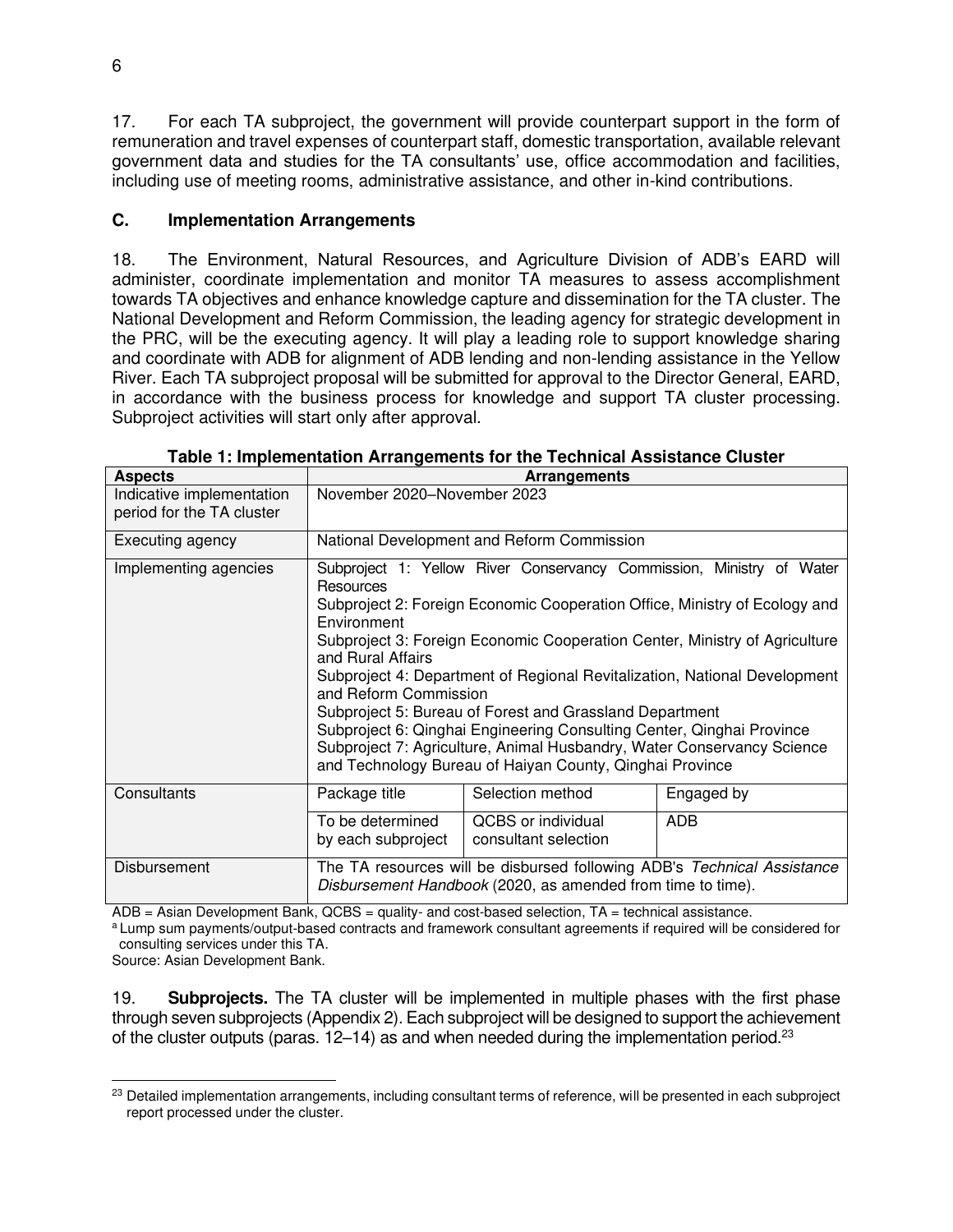| <b>Item</b>  | <b>Subproject Title</b>                                                                   | <b>Implementation Period</b> | <b>Budget</b><br>(\$'000) |
|--------------|-------------------------------------------------------------------------------------------|------------------------------|---------------------------|
| Subproject 1 | Strategic Research of Promoting Ecological                                                | December 2020-               | 300                       |
|              | Protection and High-Quality Development in<br>the Yellow River Basin through Economic and | December 2023                |                           |
|              | Intensive Water Use                                                                       |                              |                           |
| Subproject 2 | Developing Legislative and Planning                                                       | December 2020-               | 300                       |
|              | Mechanisms for Ecological Protection in the                                               | December 2023                |                           |
|              | <b>Yellow River Basin</b>                                                                 |                              |                           |
| Subproject 3 | Green Farmland Construction and Agricultural                                              | November 2020-               | 300                       |
|              | High-Quality Development in the Yellow River<br>Basin                                     | December 2023                |                           |
| Subproject 4 | Yellow River Eco-Compensation Mechanism                                                   | November 2020-               | 258                       |
|              |                                                                                           | December 2023                |                           |
| Subproject 5 | <b>Ecological Evaluation and Compensation</b>                                             | December 2020-               | 258                       |
|              | Mechanism in Kubuqi Desert                                                                | December 2023                |                           |
| Subproject 6 | Research on Comprehensive Management                                                      | December 2020-               | 258                       |
|              | Planning Policy of Huangshui Basin in                                                     | December 2023                |                           |
|              | Qinghai Province                                                                          |                              |                           |
| Subproject 7 | Study on the Planning and Policy of                                                       | December 2020-               | 258                       |
|              | Comprehensive Ecological Control of the                                                   | December 2023                |                           |
|              | Source of Huangshui River in Haiyan County                                                |                              |                           |

**Table 2: Indicative Implementation Period and Budget Allocation for Subprojects**

Source: Asian Development Bank.

20. **Consulting services.** ADB will engage the consultants, which may be individuals or firms, both national and international, with use of framework consultant agreements if required. Recruitment of firms will be via the quality- and cost-based selection method with a 90:10 qualitycost ratio. The consultants will be engaged in accordance with the ADB Procurement Policy (2017, as amended from time to time) and the associated procurement staff instructions. The estimated cost and requisite fields of expertise will be finalized prior to the approval of each TA subproject in consultation with the government during follow-up missions.

21. **ADB's procurement.** Detailed implementation arrangements of ADB procurement will be finalized prior to approval of each TA subproject in consultation with the government during followup missions. Procurement will follow the ADB Procurement Policy (2017, as amended from time to time) and the Procurement Regulations for ADB Borrowers (2017, as amended from time to time.

# **V. THE PRESIDENT'S DECISION**

22. The President, acting under the authority delegated by the Board, has approved the provision of technical assistance not exceeding the equivalent of \$1,932,000 on a grant basis to the Government of the People's Republic of China for Strengthening Capacity, Institutions, and Policies for Enabling High-Quality, Green Development in the Yellow River Ecological Corridor, and hereby reports this action to the Board.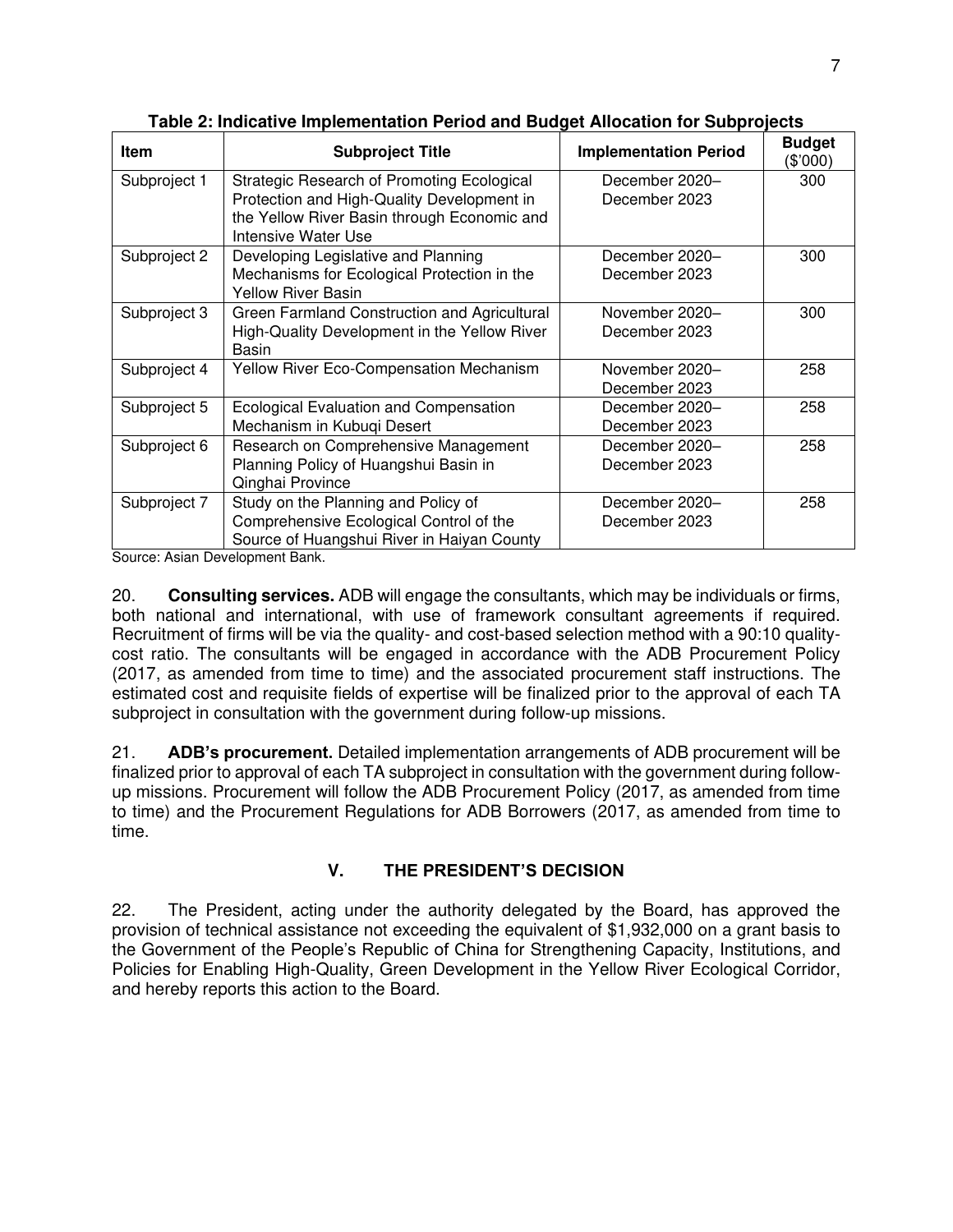## **DESIGN AND MONITORING FRAMEWORK**

| Impact the TA is Aligned with                                                                                                                                                  | Resilient ecological protection and security in the Yellow River basin achieved (PRC's Outline of the Rural<br>Vitalization Plan, 2018-2022; ADB Strategy 2030) <sup>a</sup>                                                                                                                                                                                                                                                                                            |                                                                                                                                                                                                |                                                                                                                                                         |
|--------------------------------------------------------------------------------------------------------------------------------------------------------------------------------|-------------------------------------------------------------------------------------------------------------------------------------------------------------------------------------------------------------------------------------------------------------------------------------------------------------------------------------------------------------------------------------------------------------------------------------------------------------------------|------------------------------------------------------------------------------------------------------------------------------------------------------------------------------------------------|---------------------------------------------------------------------------------------------------------------------------------------------------------|
| <b>Results Chain</b>                                                                                                                                                           | <b>Performance Indicators</b><br>with Targets and Baselines                                                                                                                                                                                                                                                                                                                                                                                                             | <b>Data Sources and</b><br>Reporting<br><b>Mechanisms</b>                                                                                                                                      | <b>Risks and Critical</b><br><b>Assumptions</b>                                                                                                         |
| <b>Outcome</b><br>High-quality,<br>green<br>development<br>opportunities in the<br>Yellow River basin<br>increased.                                                            | By 2024:<br>a. Innovative solutions<br>incorporating TA<br>recommendations were<br>accepted for implementation<br>in \$2.4 billion of ADB loan<br>and grant operations in the<br>Yellow River basin (2020<br>baseline: 0)                                                                                                                                                                                                                                               | Government<br>announcements,<br>publications, and<br>reports<br>Relevant ADB reports<br>such as COBP, RRPs,<br>and TCRs                                                                        | A: Change in<br>government priorities<br>may prevent the<br>government from taking<br>timely and well-<br>coordinated necessary<br>actions.             |
| <b>Outputs</b><br>1. Policy advice on<br>strategic<br>institutional, policy<br>and governance<br>reforms on key<br><b>Yellow River</b><br>development issues<br>finalized.     | By 2023:<br>1a. At least seven diagnostic<br>sector (and subsector)<br>assessments covering (i)<br>legal, regulatory and policy<br>frameworks; (ii) institutional<br>and capacity status; (iii)<br>financial and economic<br>issues; and (iv) private sector<br>issues produced (2020<br>baseline: 0)<br>1b. At least seven sets of<br>policy, institutional and<br>capacity building<br>recommendations for Yellow<br>River development prepared<br>(2020 baseline: 0) | 1a.–1b. Subproject TA<br>progress reports<br>1b. Government<br>announcement and<br>publication                                                                                                 | A: Aligning priorities and<br>policies for<br>environmental<br>protection with<br>development and<br>economic growth leads<br>to conflicting interests. |
| 2. Innovative<br>technologies,<br>approaches, and<br>nature-positive<br>solutions to address<br>development<br>constraints in the<br>Yellow River basin<br>proposed.           | 2a. At least seven innovative<br>solutions<br>(2020)<br>proposed.<br>baseline: 0)<br>2b. At least seven road maps<br>prepared to pilot proposed<br>solutions (2020 baseline: 0)                                                                                                                                                                                                                                                                                         | 2a.–2b. Subproject TA<br>progress reports                                                                                                                                                      |                                                                                                                                                         |
| 3. Knowledge<br>sharing, strategic<br>partnerships for<br>multi-stakeholder<br>and private sector<br>engagement with<br>nature-positive<br>recovery<br>approaches<br>enhanced. | 3a. At least 21 knowledge<br>products sharing experiences<br>and lessons from the TA<br>cluster subprojects prepared<br>and published (2020 baseline:<br>$\left( 0\right)$<br>3b. At least 80% of<br>participants in training<br>programs, tour or event<br>activities and webinars have                                                                                                                                                                                | 3a. Published<br>knowledge products<br>(including reports,<br>policy briefs, blogs, op-<br>eds)<br>3a.-3b. Subproject TA<br>progress reports<br>3b. Training, study<br>tour, event reports and |                                                                                                                                                         |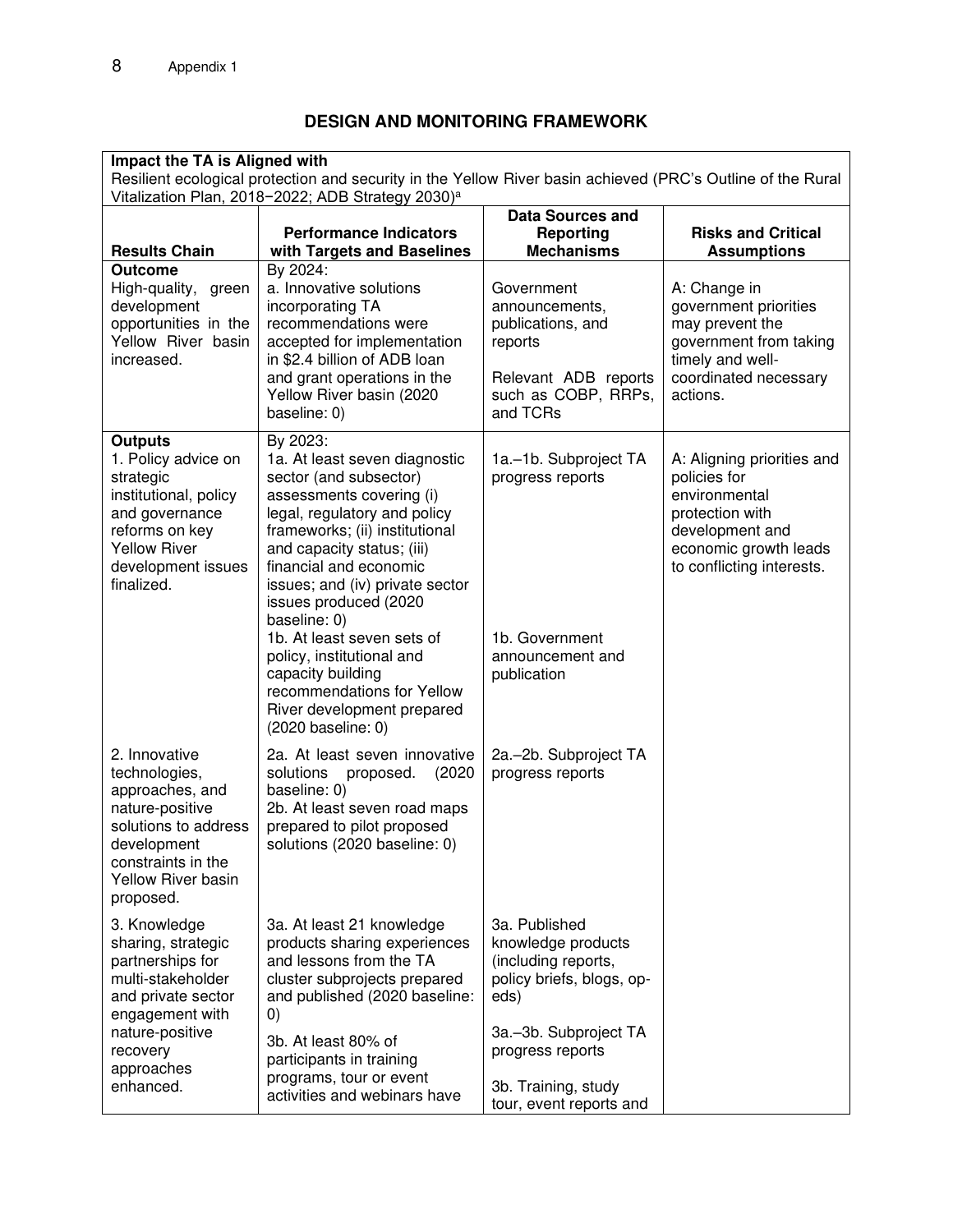#### **Key Activities with Milestones**

- **1. Policy advice on strategic institutional, policy and governance reforms on key Yellow River development issues finalized**
- 1.1 Conduct diagnostic studies to assess strengths, opportunities, and remaining challenges for Yellow River Basin development (Q4 2020–Q2 2023)
- 1.2 Identify and assess key policies and existing guidelines, instruments, and mechanisms, including frameworks for private sector participation to identify existing bottle necks and constraints (Q4 2020– Q2 2023)
- 1.3 Make recommendations for improved policies, coordination, and consistency of existing programs, including measures for supporting long-term funding (Q3 2021–Q3 2023)
- **2. Innovative technologies, approaches, and nature-positive solutions to address development constraints in the Yellow River basin proposed**
- 2.1 Assess potential technologies, approaches and solutions and prepare report (Q4 2020–Q2 2023)
- 2.2 Prepare the road map describing the high-level action plan for (i) technical issues; (ii) legal, regulatory, and policy frameworks; (iii) institutional and capacity status; and (iv) commercial, financial, and economic issues from the TA cluster subprojects (Q2 2021-Q3 2023)
- **3. Knowledge sharing, strategic partnerships for multi-stakeholder and private sector engagement with nature-positive recovery approaches enhanced**
- 3.1 Conduct a series of study tours and training programs aligned with the TA cluster subproject activities for local officials and include participatory and stakeholder engagement elements to improve program quality and effectiveness and support partnerships (Q2 2021–Q3 2023)
- 3.2 Facilitate knowledge sharing and dissemination through events such as workshops, seminars participation at conferences, including knowledge sharing among DMCs (Q2 2021–Q3 2023)
- 3.3 Prepare knowledge products with knowledge dissemination plans to share knowledge from TA cluster subproject activities and outputs (Q2 2021–Q3 2023)

#### **Inputs**

#### ADB: \$1.932 million (TASF-Others)

Note: For each TA cluster subproject, the government and the respective implementing agency will provide counterpart support in the form of remuneration and travel expenses of counterpart staff, domestic transportation, available relevant government data and studies for the TA consultants' use, office accommodation and facilities, including use of meeting rooms, administrative assistance, and other in-kind contributions. This counterpart support is estimated to account for 15% of each TA cluster subproject cost.

#### **Assumptions for Partner Financing**

#### Not Applicable

 $ADB = Asian Development Bank, COBP = country operations business plan, DMC = developing member countries,$ MOU = memorandum of understanding, RRP = report and recommendation of the President, TA = technical assistance, TCR = technical assistance completion report.

Note: Contribution to Strategy 2030 Operational Priority indicators to be determined under each subproject.

## **Contribution to Strategy 2030 Operational Priorities:**

All OP indicators to which this TA will contribute results will be detailed in the individual subprojects. Source: Asian Development Bank.

a Government of the People's Republic of China. 2018. *Outline of the Rural Vitalization Plan, 2018−2022*. Beijing and ADB. 2018. *Strategy 2030: Achieving a Prosperous, Inclusive, Resilient, and Sustainable Asia and the Pacific*. Manila.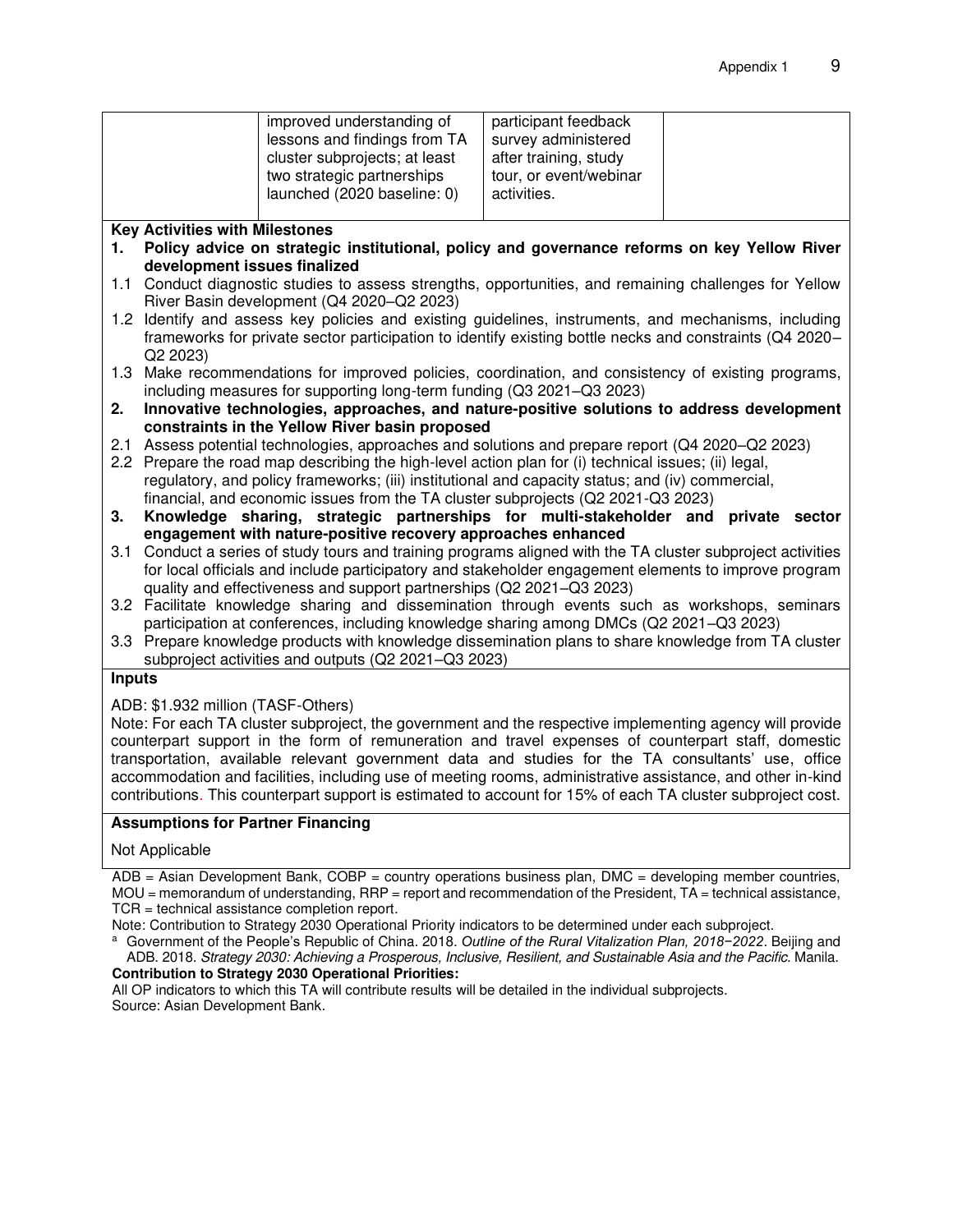# **SUBPROJECT DESCRIPTIONS**

| Subproject 1                                 | Strategic Research of Promoting Ecological Protection and High-Quality<br>Development in the Yellow River Basin through Economic and Intensive<br><b>Water Use</b>                                                                                                                                                                                                                                                                                                                                                                                                                                                                                                                 |
|----------------------------------------------|------------------------------------------------------------------------------------------------------------------------------------------------------------------------------------------------------------------------------------------------------------------------------------------------------------------------------------------------------------------------------------------------------------------------------------------------------------------------------------------------------------------------------------------------------------------------------------------------------------------------------------------------------------------------------------|
| Indicative outputs<br>and activities         | Water sector assessment in Yellow River basin conducted: Integrated river basin<br>1 <sub>1</sub><br>(Hydro-meteorological, climate change, land use etc.) modelling, demand-supply<br>analysis; institutional and policy gaps assessment.<br>Strategic directions recommended: Soil and water conservation measures, water<br>2.<br>efficiency improvement measures, water trading and other business models,<br>water stewardship.<br>3. Capacity of Yellow River Conservancy Commission enhanced: Skills<br>development, stakeholder participation, institutional capacity development,<br>knowledge sharing.                                                                   |
| Indicative<br>implementation<br>arrangements | Yellow River Conservancy Commission, Ministry of Water Resources                                                                                                                                                                                                                                                                                                                                                                                                                                                                                                                                                                                                                   |
| Implementation<br>schedule                   | December 2020-December 2023                                                                                                                                                                                                                                                                                                                                                                                                                                                                                                                                                                                                                                                        |
| <b>Subproject 2</b>                          | Developing Legislative and Planning Mechanisms for Ecological Protection in<br>the Yellow River Basin                                                                                                                                                                                                                                                                                                                                                                                                                                                                                                                                                                              |
| Indicative outputs<br>and activities         | Ecological and environmental legal framework for the Yellow River Protection<br>1.<br>proposed<br>Policy integration and institutional coordination for the implementation of the<br>2.<br>Yellow River Basin Master Plan recommended                                                                                                                                                                                                                                                                                                                                                                                                                                              |
| Indicative<br>implementation<br>arrangements | Foreign Economic Cooperation Office, Ministry of Ecology and Environment                                                                                                                                                                                                                                                                                                                                                                                                                                                                                                                                                                                                           |
| Implementation<br>schedule                   | December 2020-December 2023                                                                                                                                                                                                                                                                                                                                                                                                                                                                                                                                                                                                                                                        |
| Subproject 3                                 | Green Farmland Construction and Agricultural High-Quality Development in<br>the Yellow River Basin                                                                                                                                                                                                                                                                                                                                                                                                                                                                                                                                                                                 |
| Indicative outputs<br>and activities         | The TA proposes to set forward a sustainable development pathway for the<br>agriculture sector in the Yellow River Basin. TA outputs are:<br>1. Evaluate the current situation to identify constraining factors related to green<br>farmland construction and agricultural green high-quality development.<br>Provide recommendations for institutional, technical, policy and regulatory<br>2.<br>framework for green farmland construction in the Yellow river basin to promote<br>high-quality development of regional agriculture.<br>Prepare a conceptual framework to guide future development and investment in<br>3.<br>the agriculture sector for the Yellow River basin. |
| Indicative<br>implementation<br>arrangements | Foreign Economic Cooperation Center, Ministry of Agriculture and Rural Affairs                                                                                                                                                                                                                                                                                                                                                                                                                                                                                                                                                                                                     |
| Implementation<br>schedule                   | November 2020-December 2023                                                                                                                                                                                                                                                                                                                                                                                                                                                                                                                                                                                                                                                        |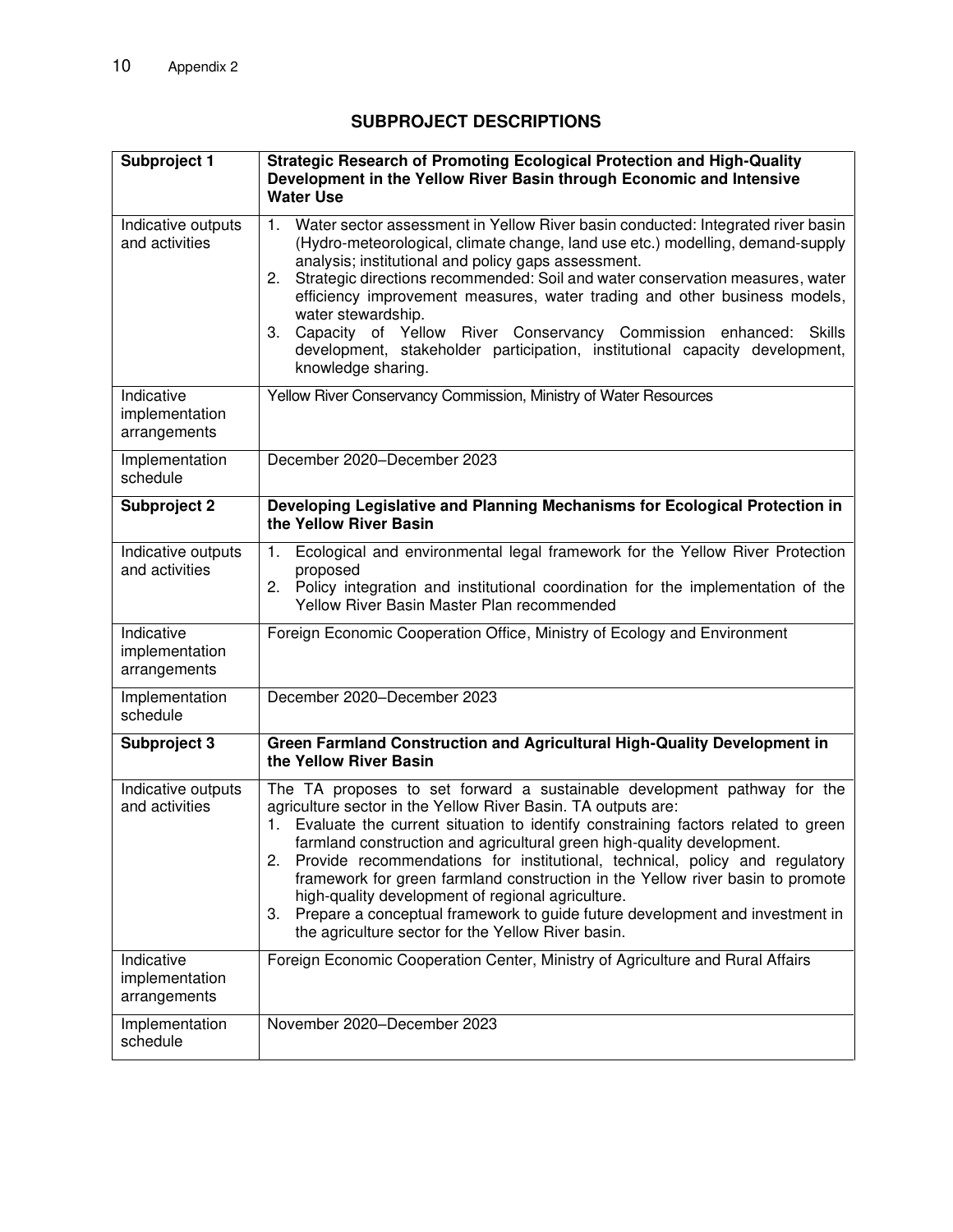| Subproject 4                                 | <b>Yellow River Eco-Compensation Mechanism</b>                                                                                                                                                                                                                                                                                                                                                                                                                                                                                                                                                                                                       |
|----------------------------------------------|------------------------------------------------------------------------------------------------------------------------------------------------------------------------------------------------------------------------------------------------------------------------------------------------------------------------------------------------------------------------------------------------------------------------------------------------------------------------------------------------------------------------------------------------------------------------------------------------------------------------------------------------------|
| Indicative outputs<br>and activities         | Eco-compensation policy framework developed, integrating a market-based<br>1.<br>water rights trading system for addressing: (i) comprehensive water<br>conservation, (ii) soil conservation, and (iii) overall ecological and biodiversity<br>protection through a whole of ecosystem approach from source to sea.<br>Capacity building and training on best practice watershed management and<br>2.<br>application of eco-compensation and payment for ecosystem services<br>approaches for basin-wide environmental protection<br>and<br>institutional<br>coordination across ministries and provinces.                                           |
| Indicative<br>implementation<br>arrangements | Department of Regional Revitalization, National Development and Reform<br>Commission. A project leading group chaired by the Ecological Rehabilitation Division<br>will provide oversight, ensure coordination, and provide guidance to subproject<br>preparation and implementation.                                                                                                                                                                                                                                                                                                                                                                |
| Implementation<br>schedule                   | November 2020-December 2023                                                                                                                                                                                                                                                                                                                                                                                                                                                                                                                                                                                                                          |
| Subproject 5                                 | Ecological Evaluation and Compensation Mechanism in Kubuqi Desert                                                                                                                                                                                                                                                                                                                                                                                                                                                                                                                                                                                    |
| Indicative outputs<br>and activities         | Prepare an overview of international and national framework and methodology<br>1.<br>on the valuation of ecological assets and public infrastructure and organize an<br>international training workshop.<br>Conduct a case study on the cost-benefits of the Kubuqi model of industry-based<br>2.<br>eco-restoration for its sustainability and replication in Central Asian countries.<br>Develop government compensation principles, policies, mechanism, and<br>3.<br>accounting tools for the public goods of large-scale ecosystem restoration led by<br>the private sector.<br>4. Share project results at the high level Kubuqi Desert Forum. |
| Indicative<br>implementation<br>arrangements | Bureau of Forest and Grassland Department                                                                                                                                                                                                                                                                                                                                                                                                                                                                                                                                                                                                            |
| Implementation<br>schedule                   | December 2020-December 2023                                                                                                                                                                                                                                                                                                                                                                                                                                                                                                                                                                                                                          |
| Subproject 6                                 | Research on Comprehensive Management Planning Policy of Huangshui Basin<br>in Qinghai Province                                                                                                                                                                                                                                                                                                                                                                                                                                                                                                                                                       |
| Indicative outputs<br>and activities         | Review relevant national and provincial policies on water environmental<br>$\overline{1}$ .<br>protection and comprehensive remediation.<br>Make the policy planning based on the development goals of the integrated river<br>2.<br>basin management.<br>3.<br>Develop the direction in combination with the actual situation, and policy<br>recommendations for the implementation of comprehensive management of the<br>Huangshui River basin.<br>Enhance the capacity of Huangshui River basin (Qinghai Province) in policy<br>4.<br>planning and management of ecological protection project.                                                   |
| Indicative<br>implementation<br>arrangements | Qinghai Engineering Consulting Center, Qinghai Province                                                                                                                                                                                                                                                                                                                                                                                                                                                                                                                                                                                              |
| Implementation<br>schedule                   | December 2020-December 2023                                                                                                                                                                                                                                                                                                                                                                                                                                                                                                                                                                                                                          |